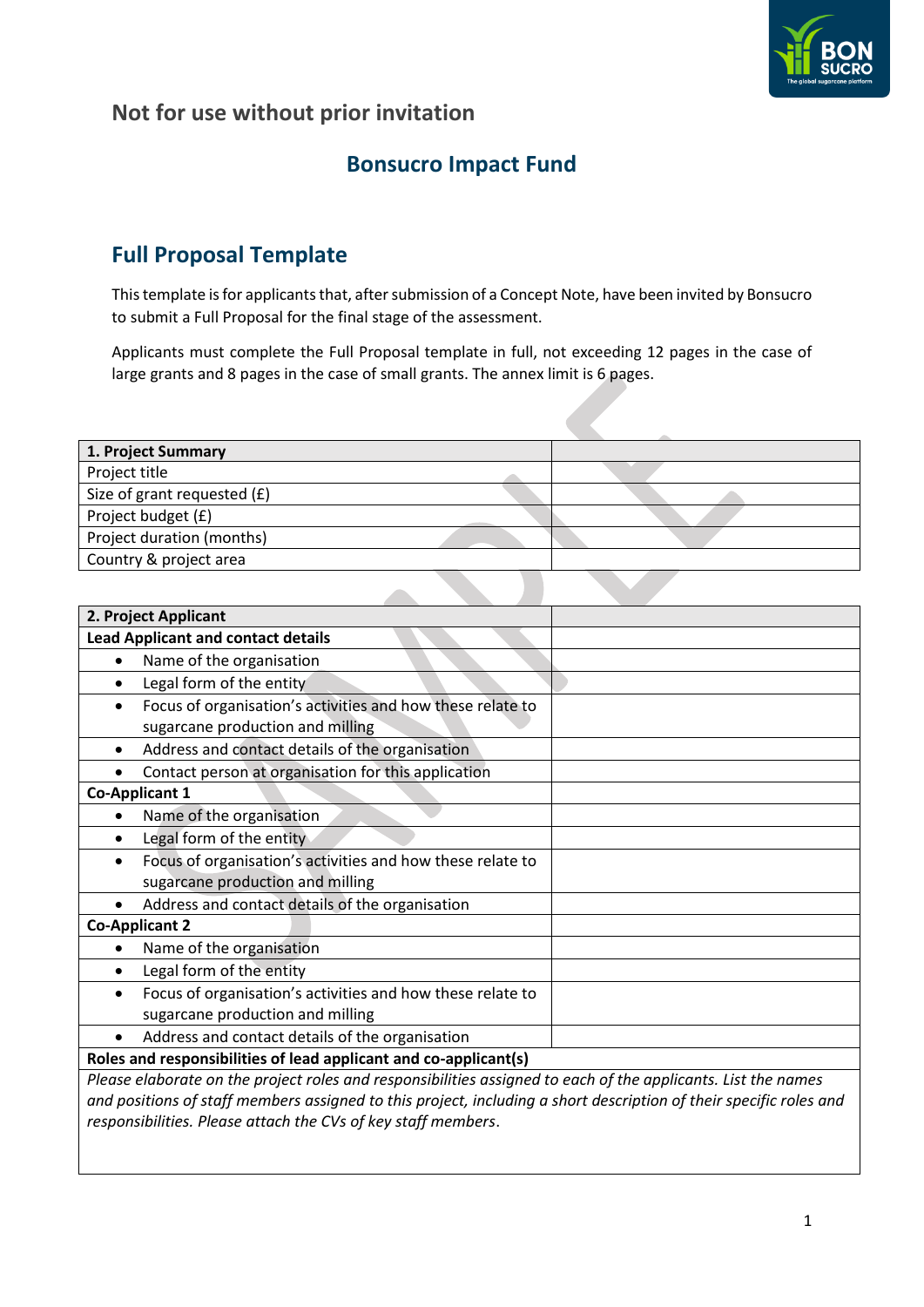

**Experience of similar projects**

*Please outline the lead-applicant's experience in managing and implementing similar projects*.

#### **3. The Proposed Project – Overview**

*What are the intended outcomes of this project and how do they respond to the theme of this Call for Proposals?*

*Describe the motivation for this project, and the specific sustainability issues it seeks to address. Explain the scale and scope of these issues, and outline the consequences, if any, of this project not going ahead*.

*Where will your project be implemented and why was this region/area selected?* 

*Who are the main beneficiaries of your project? Be as specific as possible in terms of who or what will be impacted by your work, and how.*

*Have the intended beneficiaries of the project been engaged in the design process, and have they expressed a commitment to participating in project activities?* 

*Have key local stakeholders been meaningfully engaged and consulted, and their input considered in the project design?*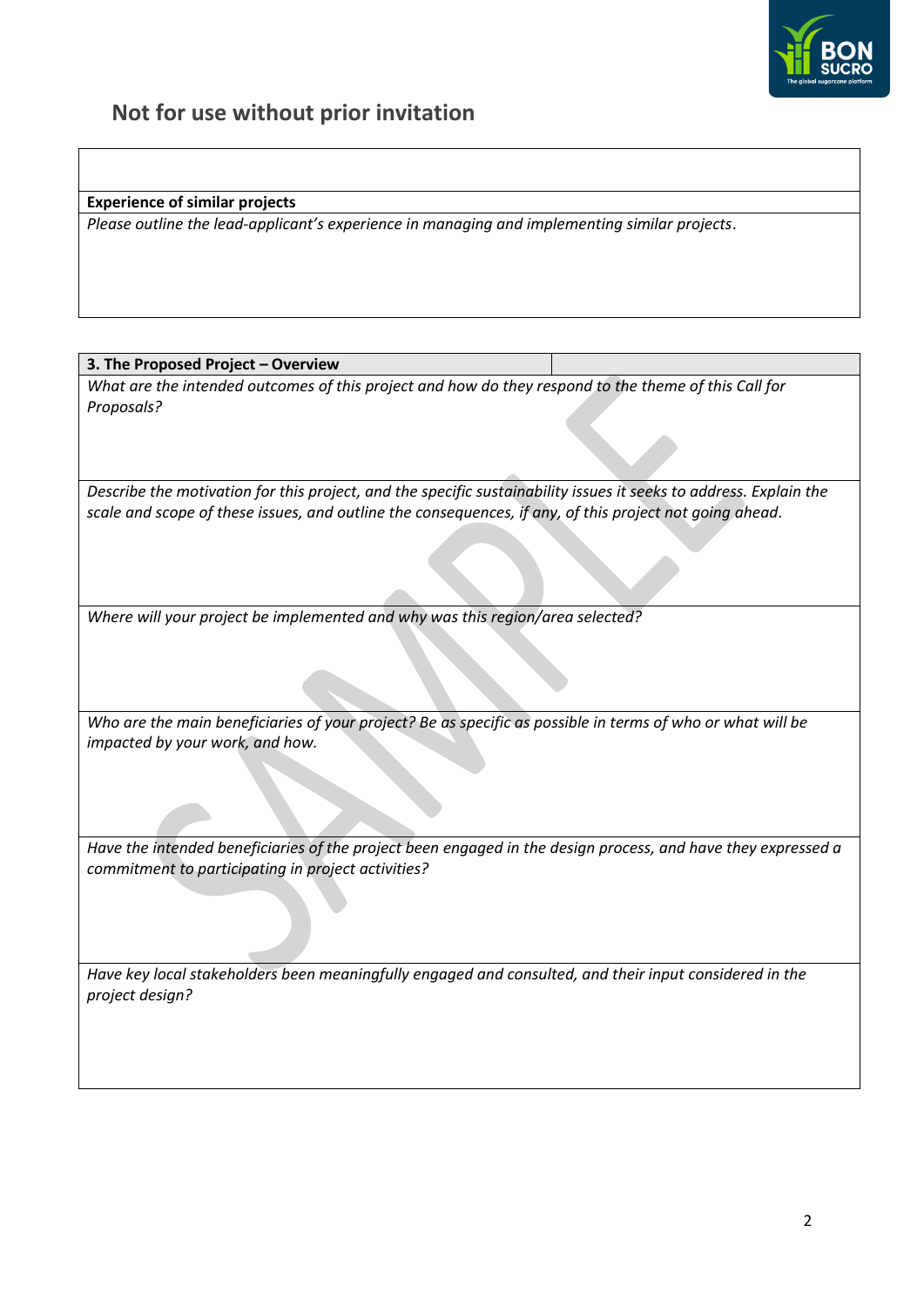

### **4. Results Framework**

Please fill out the 'Results Framework' below, connecting the different activities with the outputs and outcomes you wish to achieve. Activities, outputs and outcomes are understood as follows:

- **Activities** are the actual work to be completed throughout the project.
- **Outputs** are the direct results of the activities you undertake through your project. They are products, goods, or services that you (or your partners) create or deliver during the course of the project.
- **Outcomes** are the changes in the world that you intend to achieve through your outputs. These may, for example, be changes in policy, human behaviour or activity, or the state of an ecosystem. These should be linked to the aims of Bonsucro's strategic plan.

| <b>Activities</b>           | <b>Outputs</b> | <b>Outcomes</b> |  |  |
|-----------------------------|----------------|-----------------|--|--|
| (Activity 1)                |                |                 |  |  |
| (Activity 2)                |                |                 |  |  |
| (Activity 3)                |                |                 |  |  |
| (please add rows as needed) |                |                 |  |  |

**For large grants only**, please add a Theory of Change as **attachment** to this to describe how the project outcomes will be achieved and how these will result in tangible impacts?

*What assumptions are you making in the 'Results Framework'? Assumptions are the conditions or factors that need*  to be in place in order for the outcomes to occur as a result of the outputs. These can be both internal to the *organization and external*.

**For large grants only:** *What are the most important internal or external factors/considerations that could hinder the success of this project? How will you monitor and manage these risks?*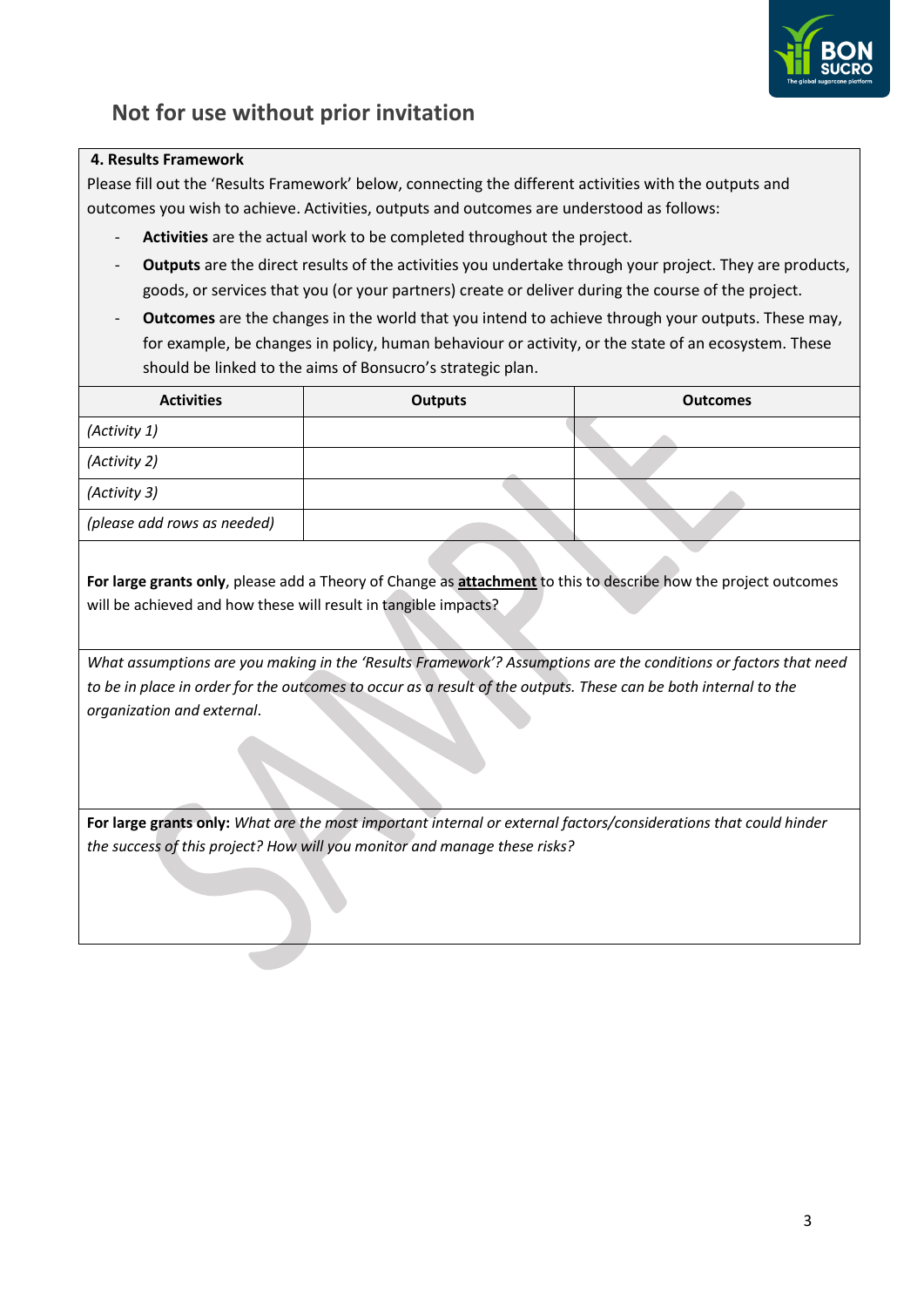

### **5. Project Workplan**

Please fill out the table below with the activities and sub-activities of this project. Mark with 'X' the quarter in which the sub-activity is expected to take place. Please add more rows and columns if necessary. Please note that Q1 corresponds to the first 3 months of project implementation, and not the first quarter of the calendar year.

| <b>Activities</b> | <b>Description</b> |  | Q <sub>2</sub> | Q <sub>3</sub> | Q4 |
|-------------------|--------------------|--|----------------|----------------|----|
| Activity 1        | (name of activity) |  |                |                |    |
|                   | 1.1.(sub-activity) |  |                |                |    |
|                   | 1.2 (sub-activity) |  |                |                |    |
| <b>Activity 2</b> | (name of activity) |  |                |                |    |
|                   | 2.1 (sub-activity) |  |                |                |    |
|                   | 2.2 (sub-activity) |  |                |                |    |
| <b>Activity 3</b> | (name of activity) |  |                |                |    |
|                   | 3.1 (sub-activity) |  |                |                |    |
|                   | 3.2 (sub-activity) |  |                |                |    |

### 6**. Project Monitoring** By filling in the tables below, describe how you will measure impact on Bonsucro's key performance indicators. Reference to outcomes (Goals, Aims) Key Performance Indicator (These should relate to Bonsucro's strategic plan) Project baseline *# at the start of the project* Project target *# at the end of the project* Data collection methodology & frequency